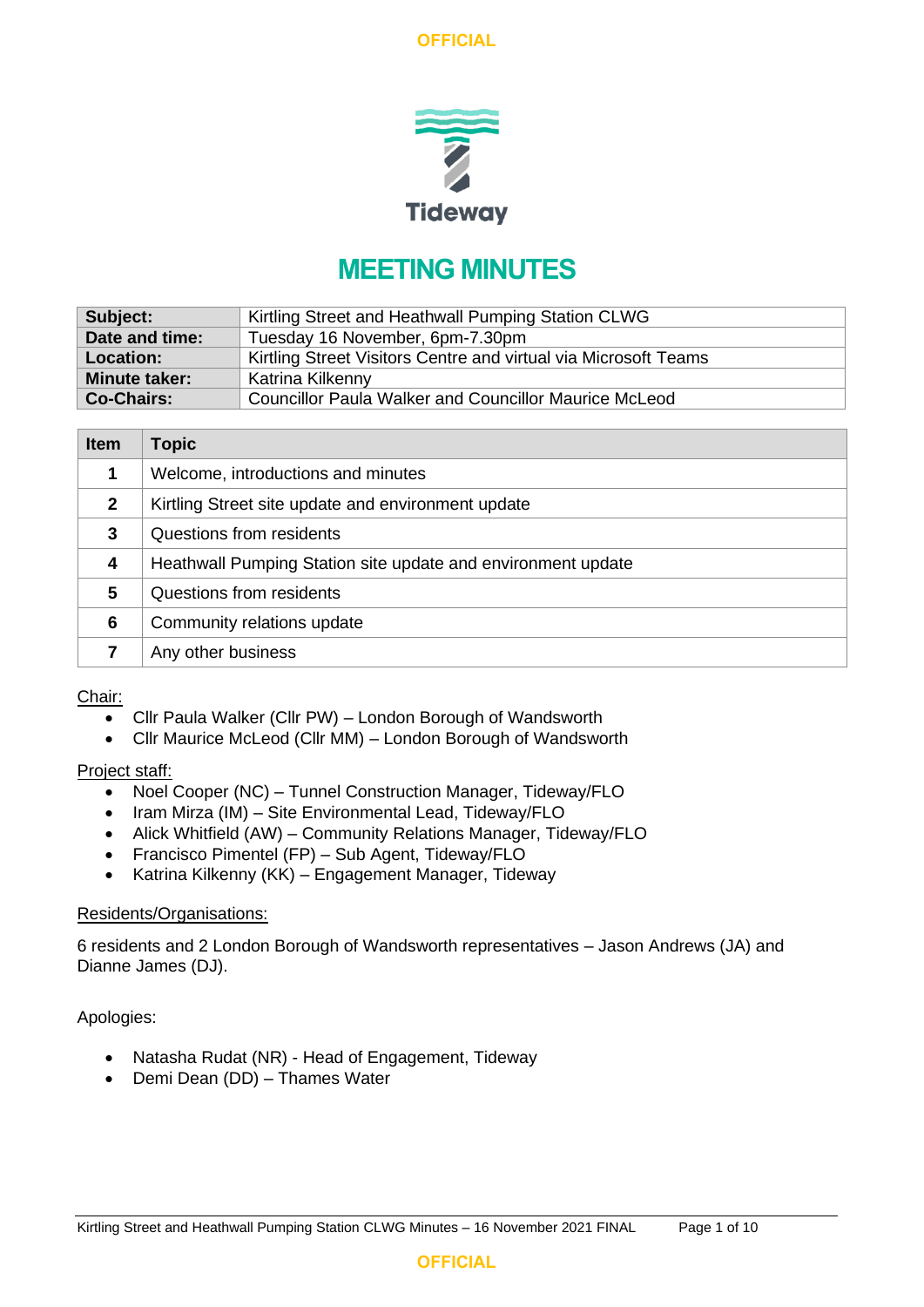|     | Item                                                                                                                                                                                                                                                                                                                                                                                                                                                                                                                                                                                                                                                                                                                                                                            | <b>Action</b>   |
|-----|---------------------------------------------------------------------------------------------------------------------------------------------------------------------------------------------------------------------------------------------------------------------------------------------------------------------------------------------------------------------------------------------------------------------------------------------------------------------------------------------------------------------------------------------------------------------------------------------------------------------------------------------------------------------------------------------------------------------------------------------------------------------------------|-----------------|
| 1.0 | Welcome, introductions and minutes                                                                                                                                                                                                                                                                                                                                                                                                                                                                                                                                                                                                                                                                                                                                              |                 |
| 1.1 | CIIr PW went through the minutes of the April meeting, starting with the<br>actions:                                                                                                                                                                                                                                                                                                                                                                                                                                                                                                                                                                                                                                                                                            |                 |
| 1.2 | Action 1: A resident said that update to the Environmental Statement (ES) is<br>still not on Tideway's website, but acknowledged that Tideway had emailed<br>directly regarding this. The resident stated that the document name and ref<br>number of the missing document was; 'Environmental Statement Update<br>Report App 208.01'. KK confirmed that she will speak to NR and resolve the<br>action.<br>Post-meeting note: NR has followed up with the resident directly.                                                                                                                                                                                                                                                                                                   | <b>Action 1</b> |
| 1.3 | <b>Action 2:</b> AW confirmed that the Thames Path will remain closed at these<br>sites during construction, but noted that once work is complete at Heathwall<br>Pumping Station a new area of public space will be created along the river.<br>The Kirtling St site will be handed back to the previous owners.                                                                                                                                                                                                                                                                                                                                                                                                                                                               | <b>Closed</b>   |
| 1.4 | CIIr PW asked how residents can find out about Thames Water's plans for the<br>Thames Path. JA advised that London Borough of Wandsworth can act as a<br>conduit.                                                                                                                                                                                                                                                                                                                                                                                                                                                                                                                                                                                                               |                 |
| 1.5 | A resident asked for clarification between Thames Water and Tideway. KK<br>advised that Tideway and Thames Water are separate organisations, but the<br>tunnel will be operated and maintained by Thames Water once the tunnel is<br>complete in 2025.                                                                                                                                                                                                                                                                                                                                                                                                                                                                                                                          |                 |
| 1.6 | A resident noted that he had contacted Tideway's CEO regarding Thames<br>Path access and had received a response from Katrina Kilkenny (KK) on<br>behalf of Andy Mitchell. KK had explained in this response why it is not<br>possible to create a temporary riverfront walkway at Kirtling Street or<br>Heathwall Pumping Station sites during construction. The resident said that<br>he did not understand why something cannot be done temporarily during<br>construction. The resident confirmed that he had been in touch with Councillor<br>Govinda. Cllr PW advised that options are being looked at for the future of the<br>site and said that she will put the resident in touch with the relevant individuals<br>at Battersea Power Station who can advise further. | <b>Action 2</b> |
| 1.7 | A resident raised that she will record the meeting if there are no objections.<br>Attendees confirmed no objections.                                                                                                                                                                                                                                                                                                                                                                                                                                                                                                                                                                                                                                                            |                 |
| 1.8 | A resident asked about future plans at Heathwall Pumping Station. FP said<br>that the plan will be to open the footpath in 2024. The path will run through a<br>gate and then through the cofferdam that Tideway have built, which will form<br>part of the new public realm. People will be able to walk along the path through<br>the back of the Riverlight development. The gate will exist for Thames Water<br>maintenance purposes.                                                                                                                                                                                                                                                                                                                                       |                 |
| 1.9 | The resident raised again that he cannot see why something cannot be done<br>temporarily to ensure Thames Path access during construction. FP confirmed<br>that this is not possible.                                                                                                                                                                                                                                                                                                                                                                                                                                                                                                                                                                                           |                 |
|     |                                                                                                                                                                                                                                                                                                                                                                                                                                                                                                                                                                                                                                                                                                                                                                                 | <b>Closed</b>   |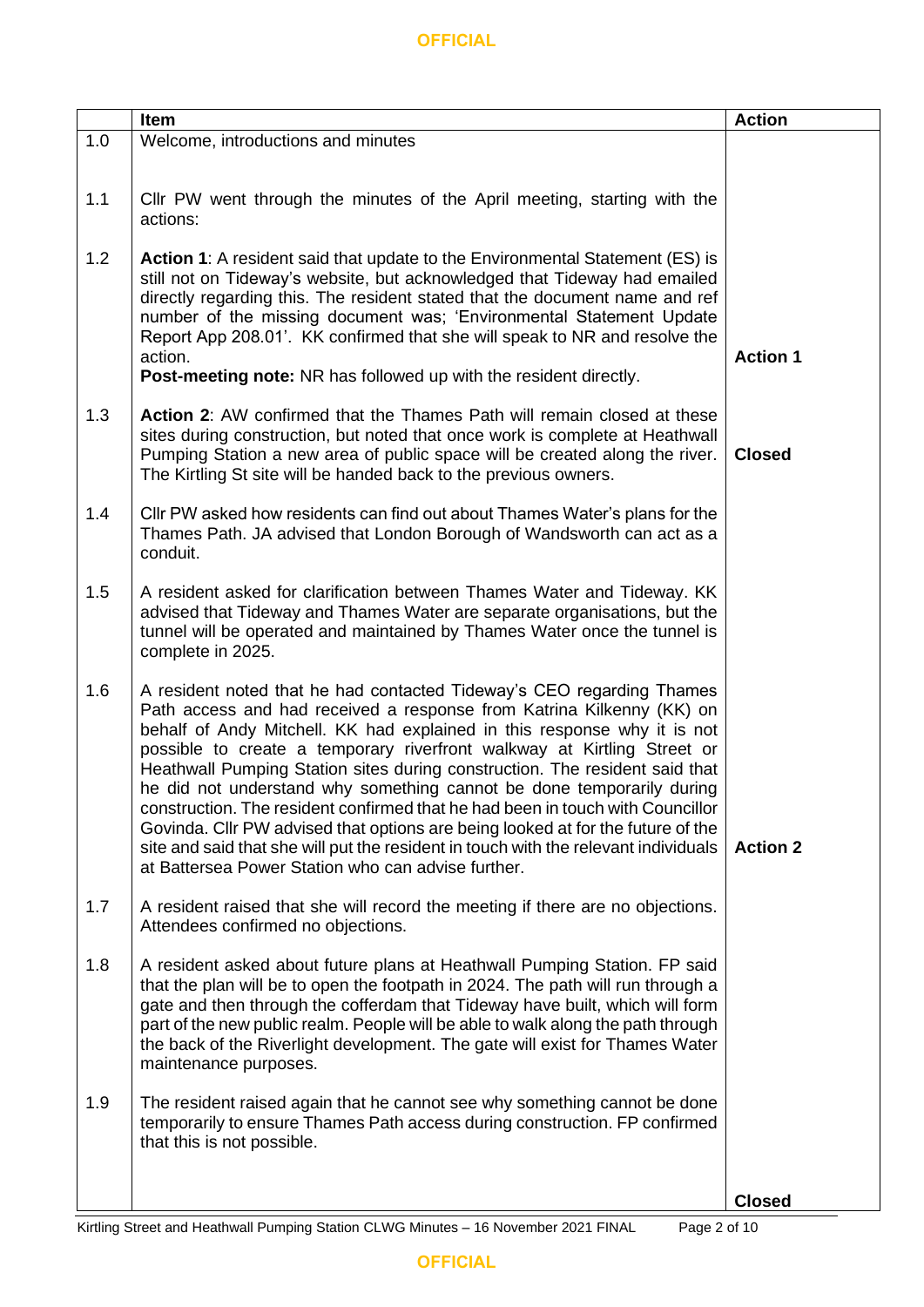| 1.10 | Action 3 – Cllr PW confirmed that she has followed up with the Council<br>regarding the idling orange road sweeper, and AW confirmed that no further<br>complaints have been received.                                                                                                                                                                                                                                                                                                                                 |                 |
|------|------------------------------------------------------------------------------------------------------------------------------------------------------------------------------------------------------------------------------------------------------------------------------------------------------------------------------------------------------------------------------------------------------------------------------------------------------------------------------------------------------------------------|-----------------|
| 1.11 | Action 4 – A resident asked that the final version of the April minutes are re-<br>issued to the CLWG attendees before they are uploaded onto Tideway's<br>website. The resident said this was because she was finding comments<br>raised in the follow up CLWG were not being included in the final minutes.<br>The resident also requested that the draft versions are numbered properly.                                                                                                                            | <b>Action 3</b> |
| 1.12 | CIIr PW runs through remaining pages of the minutes to confirm accuracy.                                                                                                                                                                                                                                                                                                                                                                                                                                               |                 |
| 1.13 | A resident called attention to 1.9, Action 6, which says that reinstatement of<br>the houseboats and piles is now included on the programme. The resident<br>said that this is incorrect as the piles are not included and asked that this is<br>changed.                                                                                                                                                                                                                                                              |                 |
|      | Post-meeting note: The removal of marine infrastructure is estimated to<br>commence in Spring 2022. This is expected to take around 4 months.<br>Following this, the piles will be reinstated and this is likely to start in August<br>2022. Please note that these dates are subject to change. These activities<br>will be included on programme slides at future CLWGs and residents will be<br>kept informed.                                                                                                      | <b>Action 4</b> |
| 1.14 | A resident called attention to 1.11, where she had previously requested<br>amendments to section 4 of the previous minutes. The resident said that<br>these amendments have not been made. These have been actioned and the<br>minutes updated accordingly.                                                                                                                                                                                                                                                            | <b>Action 5</b> |
| 1.15 | A resident asked when the next meeting would be, as there has been a gap<br>in between this meeting and the previous one. AW confirmed that this is<br>because there has been little to update on up until now, and the next meeting<br>will be called at an appropriate time in the new year.                                                                                                                                                                                                                         |                 |
| 2.0  | <b>Kirtling Street presentation:</b>                                                                                                                                                                                                                                                                                                                                                                                                                                                                                   |                 |
| 2.1  | Kirtling Street update given by Noel Cooper (NC), Tunnel Construction<br>Manager                                                                                                                                                                                                                                                                                                                                                                                                                                       |                 |
|      | NC talked through the slides in the presentation.                                                                                                                                                                                                                                                                                                                                                                                                                                                                      |                 |
| 2.2  | Key updates:<br>Tunnelling finished about a year ago and since then focus has been<br>on installing the secondary lining.<br>Completed 12.5km of secondary lining to date, and recently<br>$\bullet$<br>completed the 5km back from Blackfriars to Kirtling Street. Next phase<br>is the final section from Chambers Wharf back to Blackfriars, and this<br>would be completed around Summer '22.<br>In the shaft preparations are being made for secondary lining, and<br>sheet membrane waterproofing has commenced. |                 |
| 2.3  | Cllr PW asked why the work for Drive C was now being carried out from<br>Kirtling Street rather than Chambers Wharf. NC said that this was the best<br>scenario between the two joint ventures working on East and Central sections<br>of the tunnel.                                                                                                                                                                                                                                                                  |                 |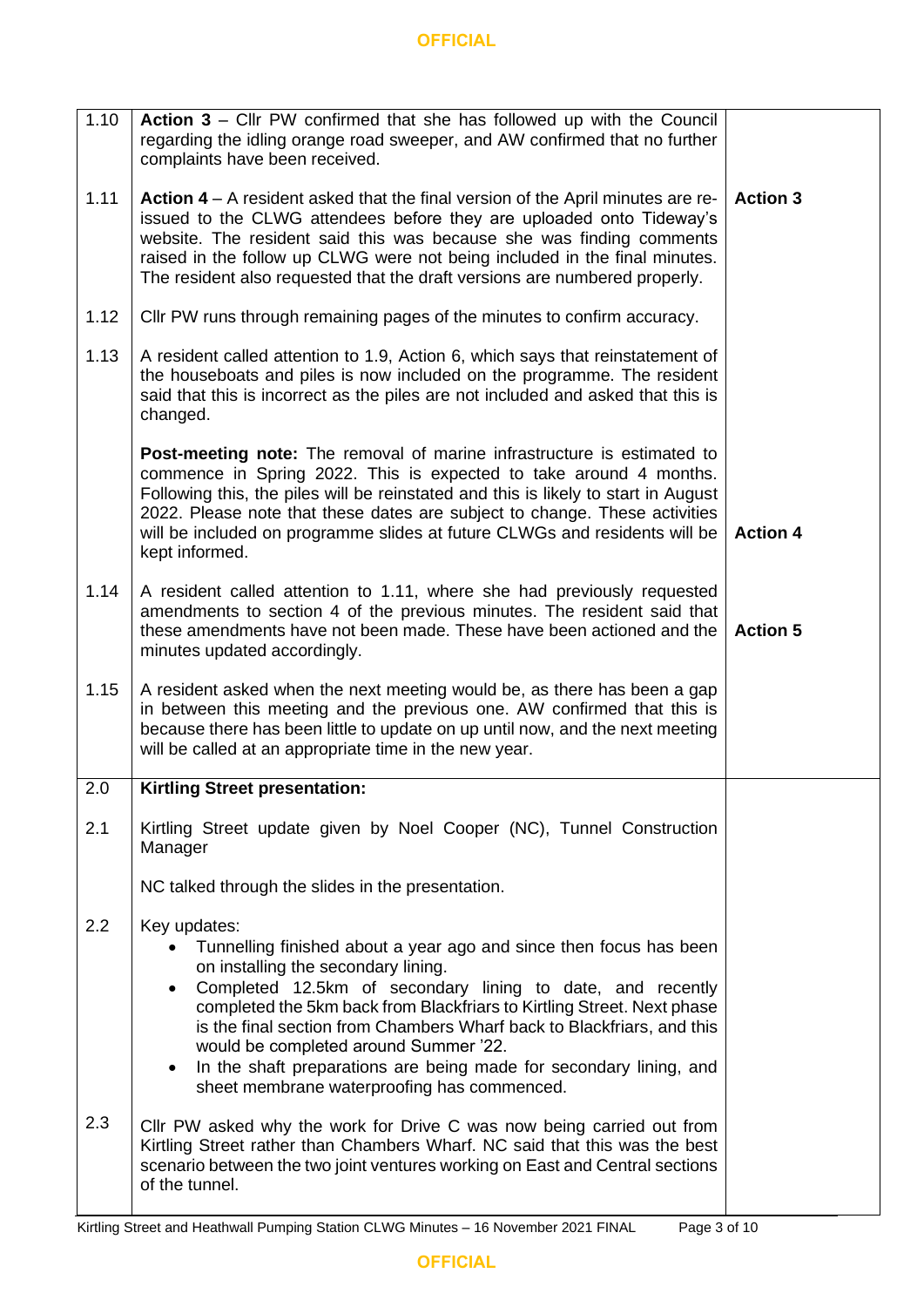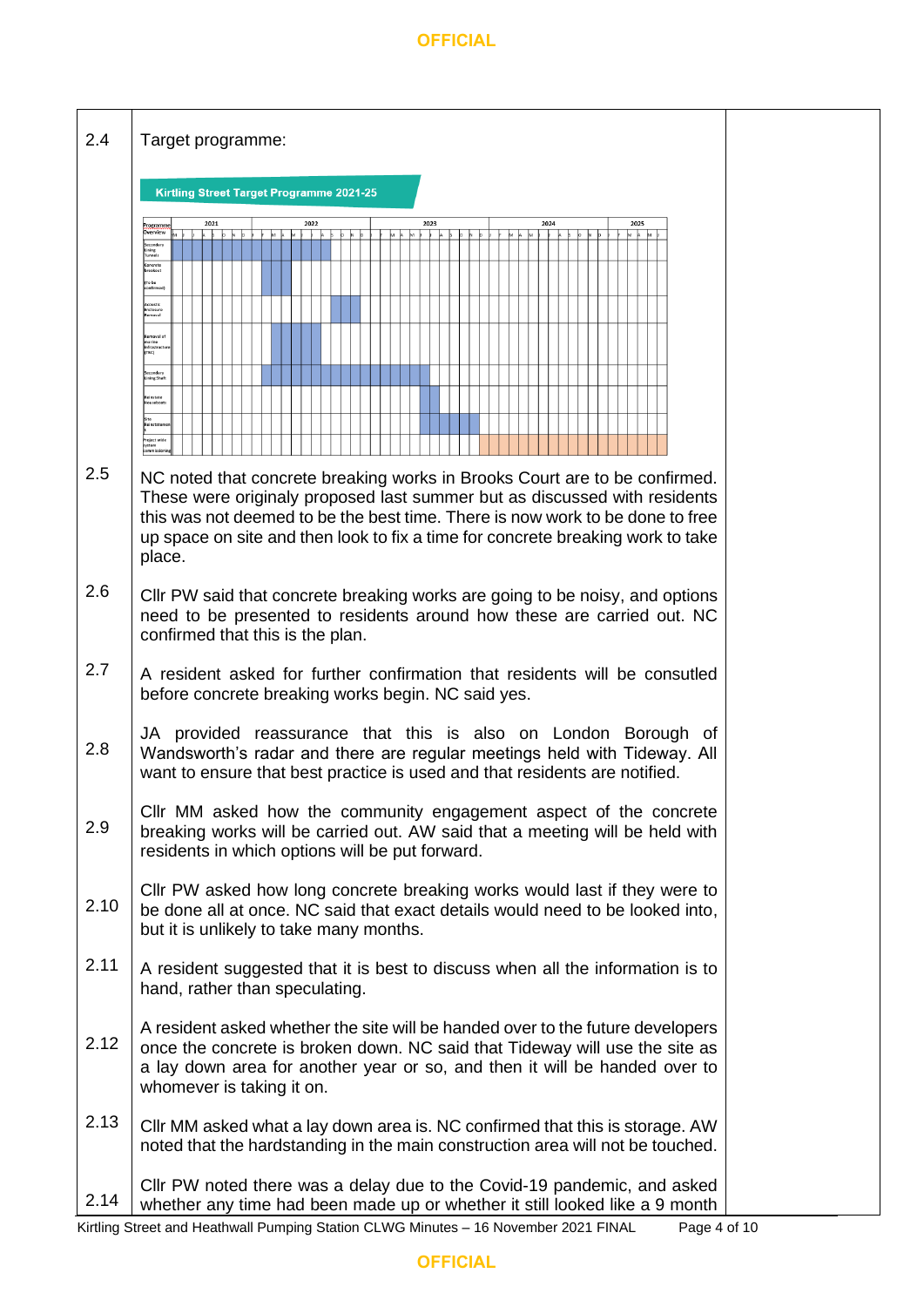|      | delay. NC said that site reinstatement is still expected to happen in 2023, as<br>per the target programme provided.                                                                                                                                                                                                                                                                                                                                                                                                                                                                       |                 |
|------|--------------------------------------------------------------------------------------------------------------------------------------------------------------------------------------------------------------------------------------------------------------------------------------------------------------------------------------------------------------------------------------------------------------------------------------------------------------------------------------------------------------------------------------------------------------------------------------------|-----------------|
| 2.15 | A resident asked whether the shed is coming down the end of 2022. NC<br>confirmed that this is the case.                                                                                                                                                                                                                                                                                                                                                                                                                                                                                   |                 |
| 2.16 | A resident noted that part of the gantry was removed about two months ago,<br>and wondered why it can't now leave the site. NC said that work to finalise<br>consents for the river works are underway and the team are factoring it into<br>the programme based on resource. Removal is likely to take place around<br>March 2022. The resident also noted that a big barge that doesn't seem to<br>have any purpose remains on site. FP said the big barge will be used and the<br>consenting stage that is running at the moment will allow us to do the works<br>from march next year. |                 |
| 2.17 | The resident asked about compensation. KK confirmed that there is a<br>compensation process and information that she will share directly.                                                                                                                                                                                                                                                                                                                                                                                                                                                  | <b>Action 6</b> |
|      | Post meeting note: KK emailed the resident directly to provide relevant<br>information and contact details.                                                                                                                                                                                                                                                                                                                                                                                                                                                                                |                 |
| 2.18 | A resident asked about any definitive dates for removal of marine<br>infrastucture, and whether this is going to be as noisy as putting piles in. FP<br>confirmed that the consenting phase of these works is underway and timings<br>are to be confirmed. Information will be sent out to residents once regulators<br>confirm when consents will be in. Regarding noise, it is difficult to say at this<br>stage as it is unclear how the structures will be removed, but in theory an<br>impact hammer will not be used which is the most intrusive piece of<br>equipment.              |                 |
| 2.19 | CIIr PW asked that Tideway let residents know about these timings when<br>information comes in rather than just at CLWGs. FP and IM confirm that they<br>will work with the communications teams to get information out to residents.                                                                                                                                                                                                                                                                                                                                                      |                 |
| 2.20 | Cllr PW asked whether this work will be happening during the night. FP said<br>that this is to be confirmed. Cllr PW said that if it is, everyone needs as much<br>notice as posisble. FP agreed.                                                                                                                                                                                                                                                                                                                                                                                          |                 |
| 2.21 | A resident asked whether tides would make a difference to how/when these<br>works will be carried out. FP confimed that these are tidal works, and<br>sometimes they we will need to start earlier or finish later in order to take<br>advantage of a certain time.                                                                                                                                                                                                                                                                                                                        |                 |
| 2.22 | Kirtling Street Environment update given by Iram Mirza (IM), Site<br><b>Environmental Lead</b>                                                                                                                                                                                                                                                                                                                                                                                                                                                                                             |                 |
|      | IM talked through the slides in the presentation.                                                                                                                                                                                                                                                                                                                                                                                                                                                                                                                                          |                 |
|      | Key activities:<br>Low carbon delivery of the secondary lining, reducing 20,000 tonnes<br>of carbon emissions on materials alone<br>2,500 LED lights installed in the main tunnel, saving $\sim$ 1 million Kwh<br>compared to traditional lighting<br>Acoustically clad on site concrete batching plant<br>Concrete batching plant's limestone and sand delivered via river,<br>reducing HGVs on the road                                                                                                                                                                                  |                 |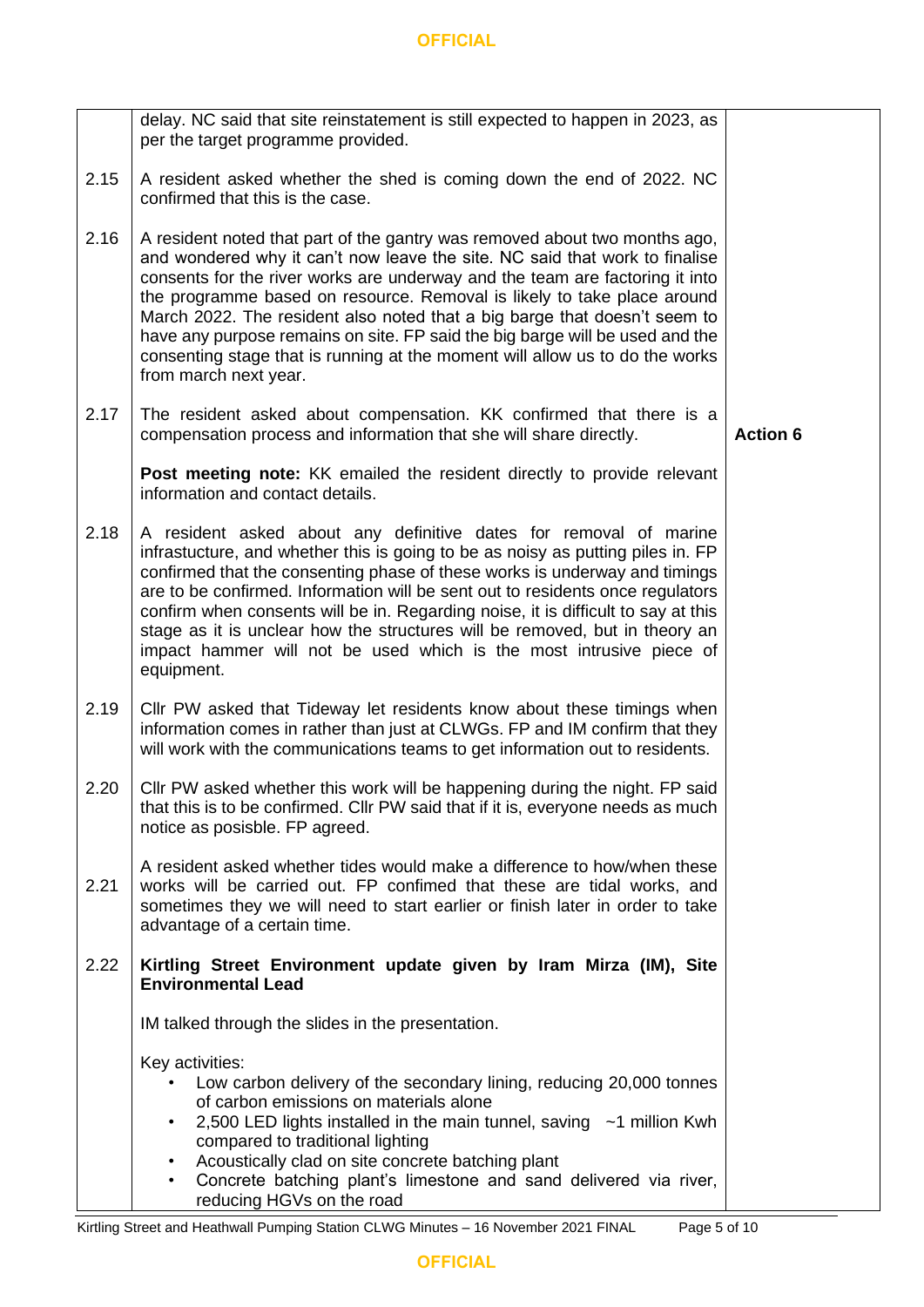|      | EU emissions stage V dumper; reduces direct plant emissions<br>Waste concrete repurposed into usable concrete blocks, reducing the<br>need for breaking on site<br>Metal recycled on site, reducing product delivery and waste disposal<br>$\bullet$<br>vehicles<br>Key suppliers using electric vans for transporting goods<br>New irrigation system installed on the green wall                                                                                                                                       |                 |
|------|-------------------------------------------------------------------------------------------------------------------------------------------------------------------------------------------------------------------------------------------------------------------------------------------------------------------------------------------------------------------------------------------------------------------------------------------------------------------------------------------------------------------------|-----------------|
| 2.23 | Noise and air quality:<br>No air quality exceedences caused by FLO JV activities<br>1 x noise exceedence caused by accidentally triggered fire alarm in<br>the shaft                                                                                                                                                                                                                                                                                                                                                    |                 |
| 2.24 | Cllr PW noted that one of the problems experieced by local residents in July<br>was flooding in Battersea, including basement flooding in Riverlight 6. Cllr PW<br>asked whether the Tideway project will prevent that flooding once it is<br>complete. KK said that the Thames Tideway Tunel is not designed as a flood<br>alleviation project. It is predominantly an environmental scheme aimed at<br>cleaning up the River Thames. JA added that he agrees and the Thames<br>Tideway Tunnel will have big benefits. |                 |
| 2.25 | Cllr PW asked whether residents in Riverlight 6 knew the cause of the<br>flooding, and whether there is anything that can be done to understand the<br>cause. JA confirmed that he can put Cllr PW in touch with colleagues who<br>may be able to help.                                                                                                                                                                                                                                                                 | <b>Action 7</b> |
| 2.26 | A resident noted that he has seen foamy, smelly water in the Thames, and<br>asked where that might be coming from. FP confirmed that this is most likely<br>from one of the overflows along the river walls. JA added that a lot of<br>detergents go down drains, which can cause foam.                                                                                                                                                                                                                                 |                 |
| 2.27 | A resident noted that the map used on Slide 12 of the presentation is not an<br>accurate representation, with Riverlight 6 pictured in an inaccurate location.<br>IM said that a different drawing can be used in the future.                                                                                                                                                                                                                                                                                           | <b>Action 8</b> |
| 2.28 | CIIr Walker referred to the fire alarm which created a noise exceedence and<br>asked what time this was at. IM said that this was around midnight and it<br>resulted in 1 complaint to the Helpdesk. The alarm was turned off in about 15<br>minutes.                                                                                                                                                                                                                                                                   |                 |
| 2.29 | A resident noted that there is a noise monitor missing on Slide 12. IM said<br>that this noise monitor is on the other side and therefore not pictured. IM<br>added that if any noise monitor reading goes over, the team receives a trigger<br>and carries out an investigation.                                                                                                                                                                                                                                       |                 |
| 3.0  | <b>Heathwall Pumping Station presentation:</b>                                                                                                                                                                                                                                                                                                                                                                                                                                                                          |                 |
| 3.1  | Heathwall Pumping Station update given by Francesco Pimentel (FP), Sub<br>Agent                                                                                                                                                                                                                                                                                                                                                                                                                                         |                 |
|      | FP talked through the slides in the presentation. FP first showed Slide 15<br>which includes an aerial image of the site.                                                                                                                                                                                                                                                                                                                                                                                               |                 |
| 3.2  | A resident asked when this photograph was taken and FP confirmed that this<br>was around June/July 2021.                                                                                                                                                                                                                                                                                                                                                                                                                |                 |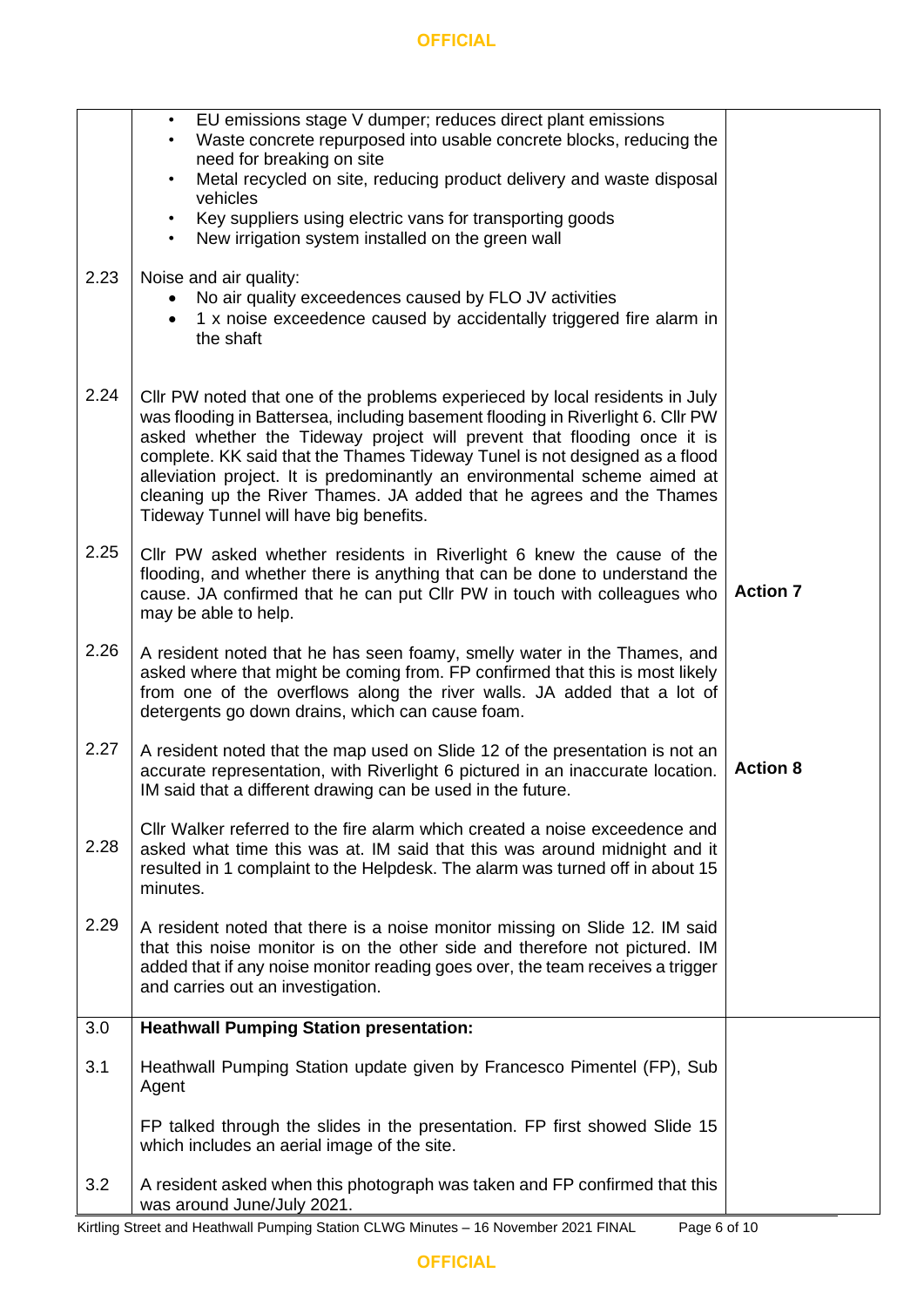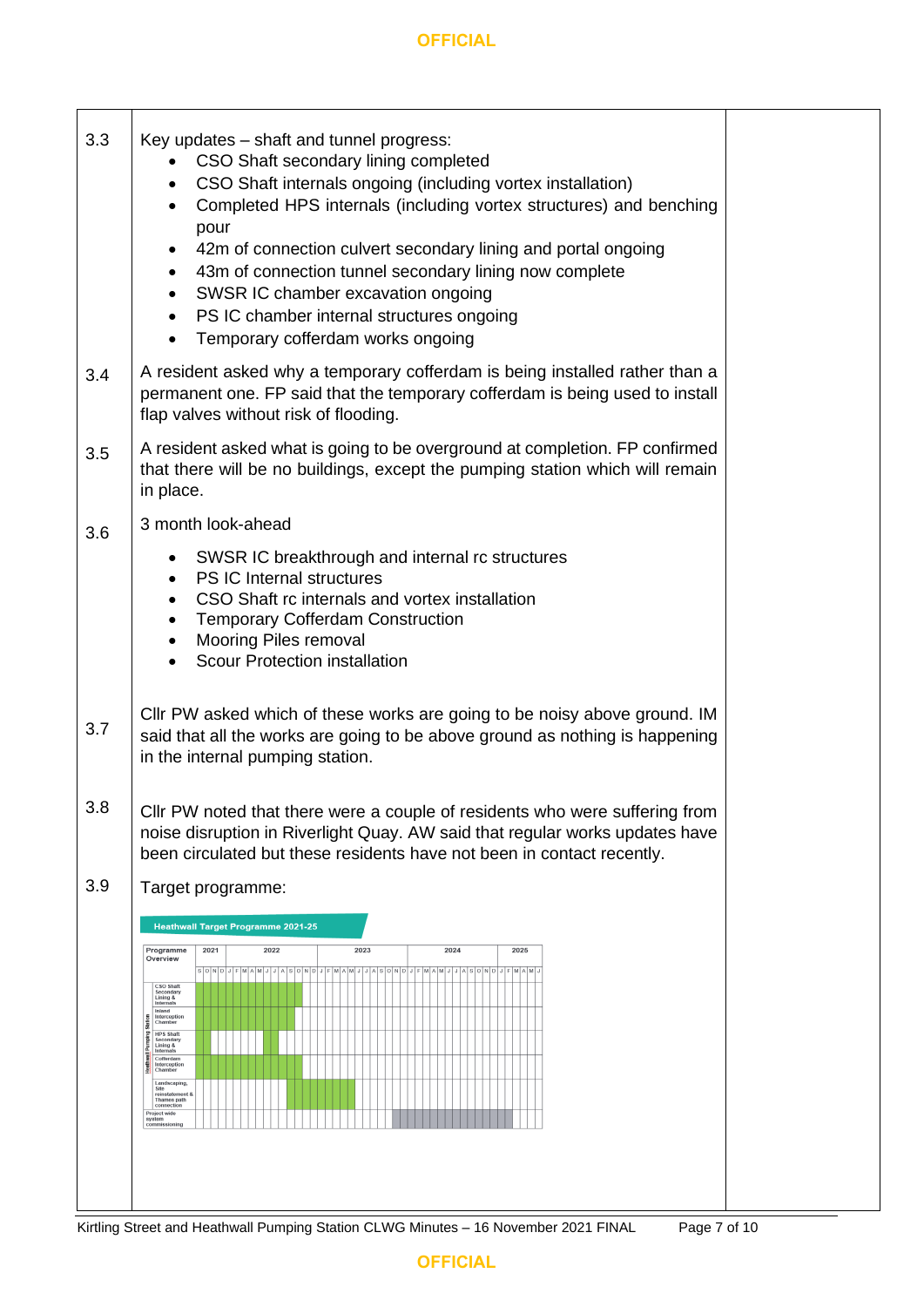| 3.10 | A resident asked how piles are removed and how deep they are. FP said that<br>different techniques are used and it involves breaking the friction between the<br>pile and its surroundings, and they are more than 10 metres deep.                                                                                                                         |  |  |  |  |
|------|------------------------------------------------------------------------------------------------------------------------------------------------------------------------------------------------------------------------------------------------------------------------------------------------------------------------------------------------------------|--|--|--|--|
| 3.11 | A resident asked whether taking piles out is a noisy process. FP said that it is<br>noisy, but it will not last for long, and added that only two piles need to be<br>removed.                                                                                                                                                                             |  |  |  |  |
| 3.12 | Heathwall Pumping Station Environment update given by Iram Mirza<br>(IM), Site Environmental Lead                                                                                                                                                                                                                                                          |  |  |  |  |
|      | IM talked through the slides in the presentation.                                                                                                                                                                                                                                                                                                          |  |  |  |  |
| 3.13 | Key activities:<br>EU emissions stage V mini-crane; beyond compliance                                                                                                                                                                                                                                                                                      |  |  |  |  |
|      | Electric powered tower crane resulting in zero emissions<br>٠                                                                                                                                                                                                                                                                                              |  |  |  |  |
|      | Mini electric excavator trialled                                                                                                                                                                                                                                                                                                                           |  |  |  |  |
|      | Hydro-treated vegetable oil (HVO) will replace diesel, 85% reduction<br>in plant emissions predicted                                                                                                                                                                                                                                                       |  |  |  |  |
|      | Excavated material transported via river for beneficial reuse                                                                                                                                                                                                                                                                                              |  |  |  |  |
|      | Energy efficient lighting towers used on FLO JACK (the jack-up barge)                                                                                                                                                                                                                                                                                      |  |  |  |  |
|      | Key suppliers using electric vans for transporting goods<br>$\bullet$                                                                                                                                                                                                                                                                                      |  |  |  |  |
| 3.14 | Noise and air quality                                                                                                                                                                                                                                                                                                                                      |  |  |  |  |
|      | No air quality exceedances<br>3 x noise exceedances, but all of these occurred in the second week<br>$\bullet$<br>of November when a flo jack needed to be stabilised. These were<br>emergency repairs.                                                                                                                                                    |  |  |  |  |
| 3.15 | IM noted that a month-by-month breakdown of noise data is included in the<br>slide deck.                                                                                                                                                                                                                                                                   |  |  |  |  |
| 3.16 | CIIr MM asked how the trials of electrical excavators went. IM said that the<br>trials went okay and noted that there is efforts to move towards electric plant<br>where possible, but the industry isn't at the point yet where the sizes needed<br>for this type of construction are available.                                                          |  |  |  |  |
| 3.17 | Cllr PW asked about the situation regarding the tower crane. AW said that<br>there have been some comments about the crane ruining the view but no<br>complaints about the actual operation of the crane itself. IM added that the<br>crane should not be noisy, and it is crucial piece of equipment helping to avoid<br>the need for more plant on site. |  |  |  |  |
| 4.0  | <b>Community Engagement, Alick Whitfield (AW), Community Relations</b><br><b>Manager</b>                                                                                                                                                                                                                                                                   |  |  |  |  |
| 4.1  | AW said that since the last meeting there has been 21 complaints for Kirtling<br>St and 5 general enquiries. These were mainly about noise, antisocial<br>behaviour, state of the green wall and questions about flooding.                                                                                                                                 |  |  |  |  |
|      |                                                                                                                                                                                                                                                                                                                                                            |  |  |  |  |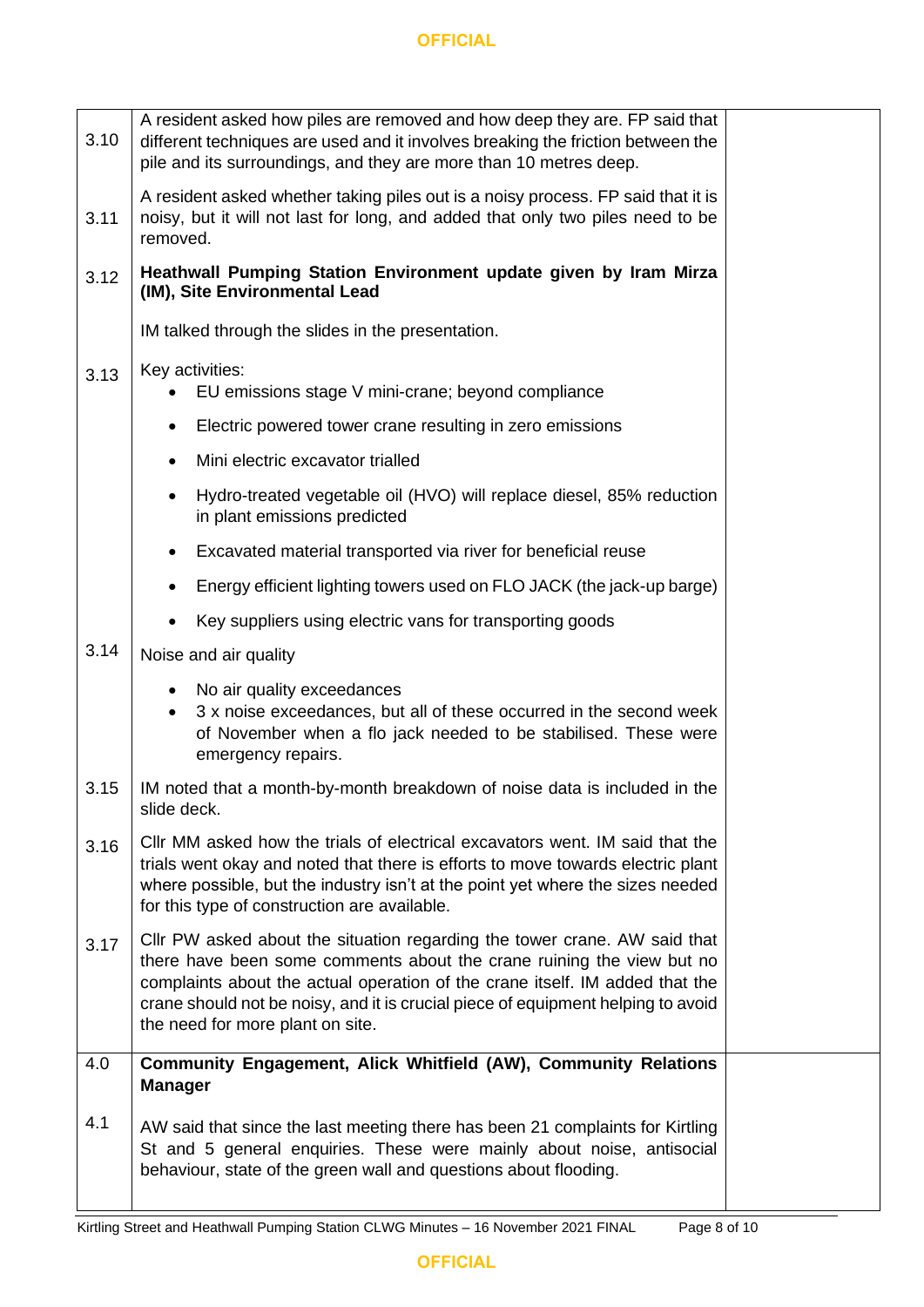| 4.2 | At Heathwall there were 11 complaints, most of which were from the<br>beginning of the period.                                                                                                                                                                                                                                                                                                                        |                 |
|-----|-----------------------------------------------------------------------------------------------------------------------------------------------------------------------------------------------------------------------------------------------------------------------------------------------------------------------------------------------------------------------------------------------------------------------|-----------------|
| 4.3 | In the community we have done a range of activities:<br>Kirtling Street Green Wall – new irrigation system installed to improve<br>the condition                                                                                                                                                                                                                                                                      |                 |
|     | St George's Primary School – helped create a Happiness Garden for<br>the children<br>Working with partner organisations like Construction Youth Trust, the<br>$\bullet$<br>Katherine Low Settlement, Spiral, Urban Synergy and Uptree to<br>deliver STEM sessions and work placements for school students<br>Teams taking part in the South London Cares charity 5k run<br>$\bullet$<br>Christmas foodbank collection |                 |
| 4.4 | Cllr Walker noted that there is a new foodbank on Thursday's on Battersea<br>Rise and suggested that collections could be taken directly there.                                                                                                                                                                                                                                                                       |                 |
| 5.0 | Any other business                                                                                                                                                                                                                                                                                                                                                                                                    |                 |
| 5.1 | CIIr PW said that whilst it is not directly to do with Tideway, the car washing<br>situation near the site continues to be disruptive. Cllr PW asked if Tideway<br>could issue any warnings/notices/requests to move vehicles that are blocking<br>doors. AW said that he will speak to the site manager to see if there is<br>anything Tideway/FLO can do about this.                                                | <b>Action 9</b> |
| 5.2 | A resident asked if there were any plans to invite residents on a tunnel visit.<br>AW said that we will our best to facilitate this in the future, possibly next year.                                                                                                                                                                                                                                                |                 |
| 5.3 | CIIr PW and CIIr MM thanks everyone for attending and closed the meeting.                                                                                                                                                                                                                                                                                                                                             |                 |

# **Actions Register:**

| <b>Meeting</b><br><b>Date</b> | <b>Item</b> | <b>Action</b>                                                                                                                          | <b>Responsibility</b> | <b>Status</b> |
|-------------------------------|-------------|----------------------------------------------------------------------------------------------------------------------------------------|-----------------------|---------------|
| 20/04/2021                    | 1.2         | Action 1: Tideway to confirm the<br>'Environmental Statement<br>Update Report App 208.01' is<br>uploaded onto<br>Tideway's<br>website. | Tideway               | Closed        |
| 16/11/2021                    | 1.6         | Action 2: Put resident in touch<br>with the relevant individuals at<br><b>Battersea Power Station</b>                                  | <b>Cllr Walker</b>    | Open          |
| 20/04/2021                    | 1.11        | Action 3: Re-issue April minutes<br>and ensure they are numbered<br>correctly                                                          | Tideway               | Closed        |
| 20/04/2021                    | 1.13        | Action 4: Ensure reinstatement of<br>is included<br>piles<br>the<br>on.<br>programme                                                   | Tideway               | Closed        |
| 20/04/2021                    | 1.14        | Action 5: Make amendments to<br>4.4 and 4.6 of April minutes                                                                           | Tideway               | Closed        |